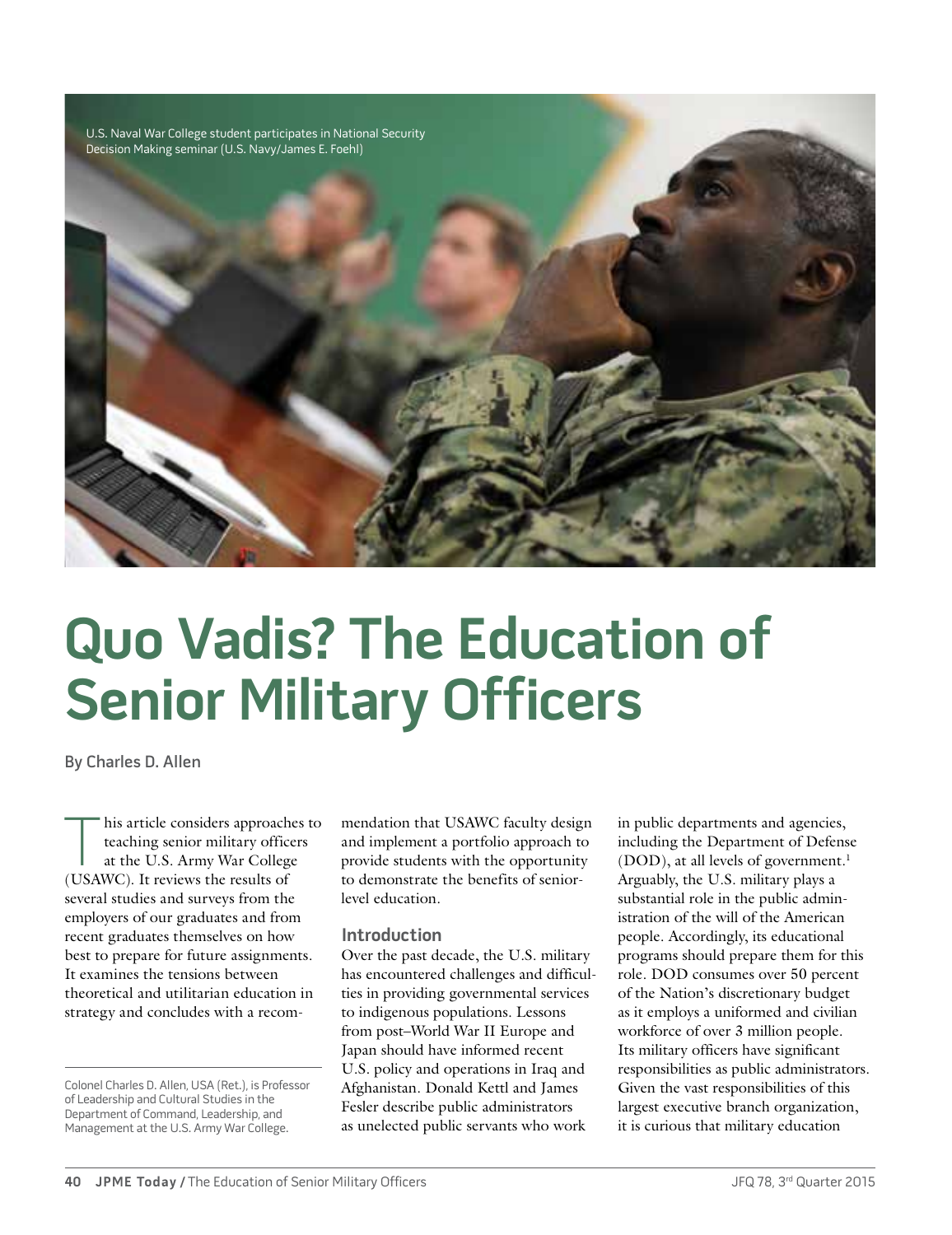programs have been generally ignored in public administration literature.<sup>2</sup> Like other U.S. public administrators, DOD officers both at home and abroad assume responsibilities in public security and law enforcement, in public works, and in emergency management and services. Thus, DOD senior-level education should prepare its graduates, among other things, to serve as effective public administrators.

The U.S. Army War College is one of DOD's senior-level colleges and provides the capstone of joint professional military education for U.S. military officers. Mostly in their mid-40s and with more than 20 years of service, these military professionals are high performers with extensive experience in leading and managing organizations. This formal professional development opportunity provides them a foundation for future high-level service. Each year approximately 300 officers from across the Armed Forces participate in USAWC seminars of the Resident Education Program (REP) throughout a 10-month opportunity to "confer on the three great problems of national defense, military science, and responsible command."3 The Distance Education Program engages over 700 students in two 2-year cohorts. Like the other senior Service colleges, USAWC programs are designed to equip graduates with critical thinking skills that facilitate analysis of strategic situations, enable them to provide sound assessments and advice to senior leaders, and prepare them to manage complex national security organizations in the joint, interagency, international, and multinational environment.

The USAWC REP curriculum is delivered by three academic departments: National Security and Strategy; Command, Leadership, and Management; and Military Strategy, Plans, and Operations. The curriculum currently consists of five core courses followed by two terms of electives, along with special programs providing in-depth study of selected areas. Seminar cohorts of 16 to 17 students are led by a three- to four-person faculty team. As of academic year 2012–2013, there are 24 seminars with standardized lesson plans designed by

the faculty (up from 20 seminars in 2011). Each faculty team has leeway in the delivery of content and is responsible for achieving lesson objectives for each session.

As an educational institution, USAWC should be the role model of a learning organization<sup>4</sup> within DOD. Organizational scholar Peter Senge asserts in *The Fifth Discipline* that a learning organization is "continually expanding its capacity to create its future."5 The future we seek to create is one of relevancy to the military members of our society who are charged with protecting U.S. national values and interests. Thus, we continually assess the design and delivery of the curriculum to provide graduates with the best possible preparation for future service. The faculty conducts an examination of each core course and individual lessons therein—a crucial and often painful experience. My experiences in these "hot washes" or "after action reviews" generated this article on the education of USAWC students.

### **The Stimulus**

At an end-of-course review with teaching colleagues for the REP, I was the leader of a small group for a subset of lessons of our core course on Strategic Leadership. What followed was a pointed discussion on the faculty role in educating our students for senior-leadership responsibilities. One faculty member argued that our teaching philosophy should seek to provide graduates with tools that can be applied in their assignments immediately following graduation. One teaching method put forth in *The Adult Learner* was the use of adult learning models as the guiding process in seminars.6 The other was based on *Education for Judgment*. 7 The faculty member decried the practice of providing students with multiple frameworks and theoretical perspectives without first giving them tools to use in the "real world." He asserted that not allowing students the opportunity to apply the perspectives to case studies was a waste of time given his perception of theoretical discussions with limited or no application.8 With passion, the faculty member commented that such discussions could be purely academic exercises

that would argue distinctions without differences. This contention caused us as educators to revisit the assumptions of adult learning or andragogy:9

- **•** Adults have the need to know why they are learning something.
- **•** Adults learn through doing.
- **•** Adults are problem-solvers.
- **•** Adults learn best when the subject is of immediate use.

In a larger forum, the debate continued on what our approach should be—to provide a framework with an application of the concepts presented in each of the lessons or to present multiple frameworks so that students would have a broad understanding of the topics. The battle lines seemed drawn superficially between faculty members with postgraduate educational experience and those with traditional operational "field" or functional experience within the military. It would be convenient but wrong to characterize the debate as "how to think" versus "what to think." The essential question faced by all faculty is how to teach "how to think" in the limited time we have in seminar. The USAWC faculty represents a range of educational and military experiences (it is a mix of civilian academics and predominantly military Active-duty and retired officers). With that in mind, our faculty members have preferred teaching styles for delivering our diverse curriculum.

## **Stakeholder Surveys**

This is not a unique debate for us, or for educators writ large.10 Our institution has explored this question through external and internal studies to determine the needs of future military officers and study approaches to educating military leaders for the 21<sup>st</sup> century.<sup>11</sup> Recent reviews of the USAWC curriculum focused on educating strategic leaders and educating strategic thinking.12 Each study addresses presenting specific knowledge to develop competencies for near-term assignments—a pragmatic and rational approach to meet the short-term needs of the officers and their gaining organizations—as well as providing students with several tools that can be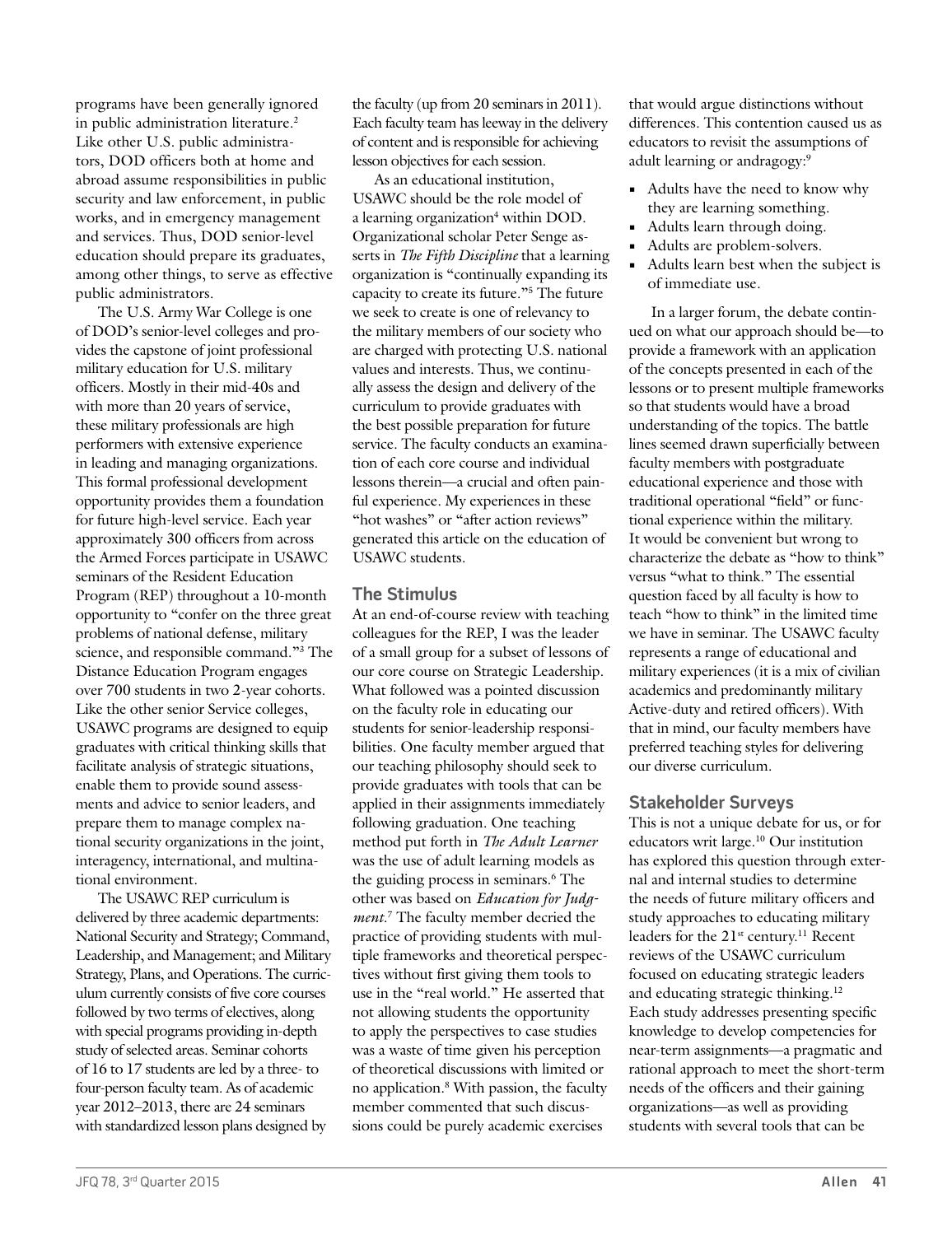

Retired Ambassador Robert B. Zoellick, chairman of Goldman Sach's International Advisors, speaks to students, staff, and faculty during evening lecture at U.S. Naval War College, October 2014 (U.S. Navy/James E. Foehl)

useful in handling myriad situations. The goal is to develop within our graduates the ability to create their own ways to address the unforeseen circumstances in any environment.

Each study recommends that students receive a broad exposure to concepts that enhance development of their adaptive capacity—their ability to cope with a wide range of conditions. The Office of the Secretary of Defense study suggests future military leaders need "an appreciation for adaptability and flexibility. . . . Officers have to be comfortable with thinking in terms of the art of the possible. They must be able to take in multiple points of view and different perspectives."13 However, some faculty members counter that students, as adult learners, need a tangible framework that can be applied to anticipated problems. The use of frameworks is commonplace in Army culture. Prior to senior Service schools, military education is based on standardized curriculum delivered uniformly. However, successful USAWC graduates must be able to determine

when current doctrine is ineffective and then to develop new doctrine appropriate to the circumstances at hand. For example, our contemporary military experiences in Afghanistan and Iraq led to the development of a counterinsurgency doctrine that diverged greatly from the previous doctrine that focused on largescale conventional operations.

Surveys of military leaders in operational and institutional positions have considered this educational issue. U.S. general officers reported that developing breadth of knowledge was more important for USAWC graduates than having depth of knowledge in specialized areas.<sup>14</sup> General officer respondents in 2012 indicated that USAWC graduates were well prepared to understand how to operate in the strategic environment, address and plan for the future while executing current missions, and deal with complex problems.15 External observers and employers of our graduates suggest that a broad education with exposure to many perspectives enhances their adaptability as senior leaders.

Nonetheless, some students and faculty perceive the need to provide graduates with more specific ways to overcome both the predictable and unpredictable challenges of their next assignments. This can be accomplished by providing them with different frameworks or models that explain organizational phenomenon (descriptive) and also expose them to various approaches to accomplish organizational goals (prescriptive). If a tested theory becomes widely accepted, the resulting model is adopted to provide predicable results. However, when we can only rely on competing theories, each of which may describe the organizational phenomena for only certain conditions, then it becomes imprudent to assume that a single framework will suffice. Our recent graduates are best positioned to validate this assertion.

Our USAWC students, by virtue of their past successful performance and high potential, have been selected to serve in higher levels of the national defense establishment. They have real-world experience within their organizations that they can bring to bear on the issues that arise in their seminars. As an institution, we must convey the relevance and utility of the material we teach to our students who are archetypal adult learners.

Our military educational mission mirrors that of a public administration educational program. For this kind of education, Patricia Shields reminds us of the tradition of classical pragmatism. She discusses the applicability of the "four Ps": practical, pluralism, participatory, and provisional.16 Our USAWC should likewise be *practical* by demonstrating the link between theories and our students' broad experiences. The diversity of our constituents as well as the interdependence of policy and decisionmaking systems reveals *pluralism* in the realm of national security. Developing a clear understanding of the problem space and potential solutions requires the *participatory* engagement of all members of the national security enterprise. Lastly, adopted policies are rarely "best" permanent solutions given the changing nature of the environment. In our realm, all policies and practices are *provisional.*